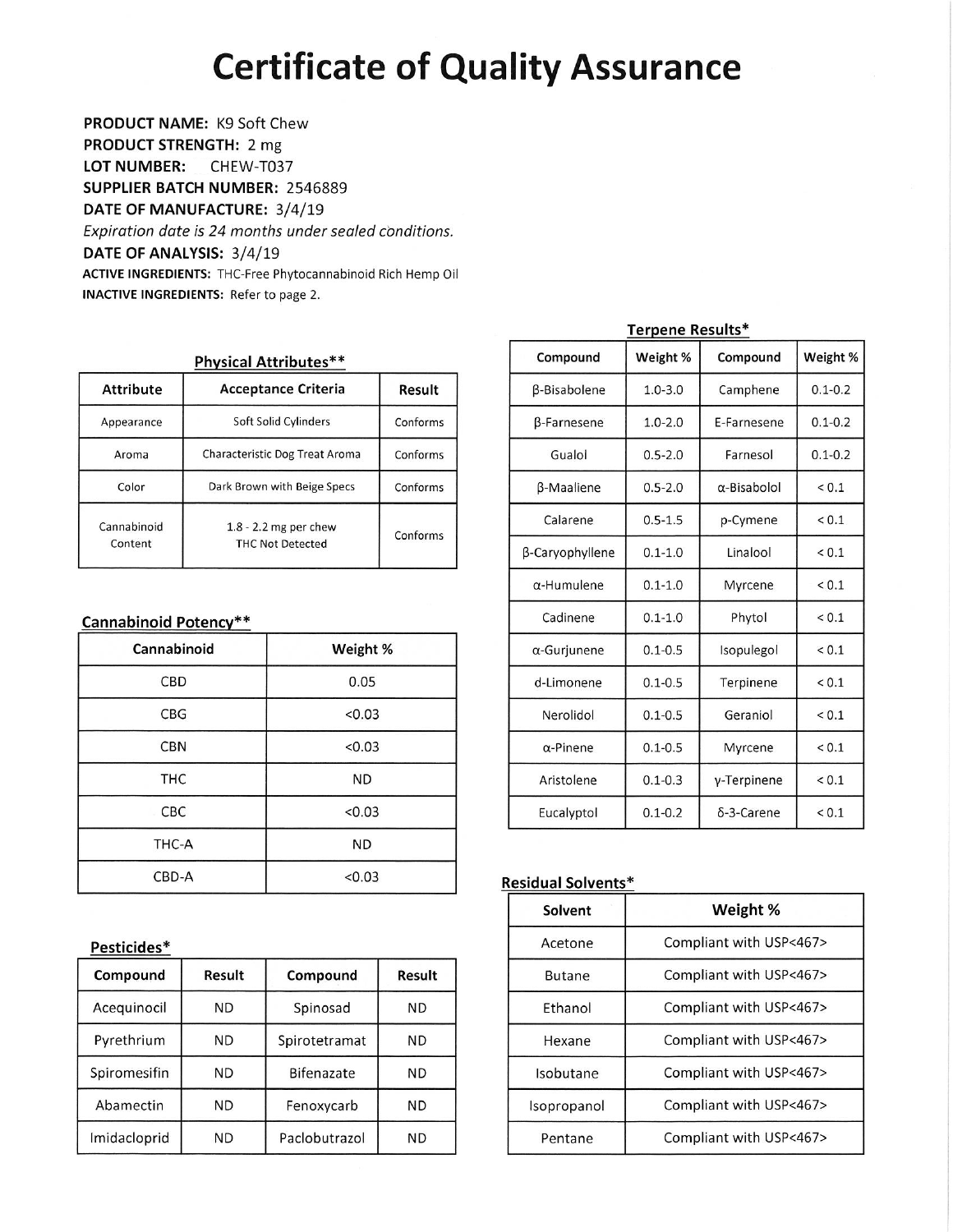## **Certificate of Quality Assurance**

PRODUCT NAME: K9 Soft Chew PRODUCT STRENGTH: 2 mg LOT NUMBER: JOCHEW-T037 SUPPLIER BATCH NUMBER: 2546889 DATE OF MANUFACTURE: 3/4/19 Expiration date is 24 months under sealed conditions. DATE OF ANALYSIS: 3/4/19 ACTIVE INGREDIENTS: THC-Free Phytocannabinoid Rich Hemp Oil

INACTIVE INGREDIENTS: Water, dried brewer's yeast, glycerin, gum arabic, sodium alginate, beef liver powder, natural bacon flavor, flaxseed oil, microcrystalline cellulose, organic sweet potato powder, sunflower lecithin (non-GMO), citrus pectin, dextrin, vitamin E, sodium propionate, calcium sulfate dihydrate, natural mixed tocopherols (natural preservative)

| <b>Heavy Metals*</b> |                         |  |  |  |  |
|----------------------|-------------------------|--|--|--|--|
| Metal                | Result                  |  |  |  |  |
| Cadmium              | Compliant with USP<233> |  |  |  |  |
| Lead                 | Compliant with USP<233> |  |  |  |  |
| Arsenic              | Compliant with USP<233> |  |  |  |  |
| Mercury              | Compliant with USP<233> |  |  |  |  |

\* Results based on testing of multiple batches of hemp oil raw material.

\*\* As obtained from supplier COA.

Certified by:

 $f$  $\mathbb{Z}$ 

 $8 - 1 - 19$ 

Date

Matthew Plenert, Ph.D Head Chemist and Quality Manager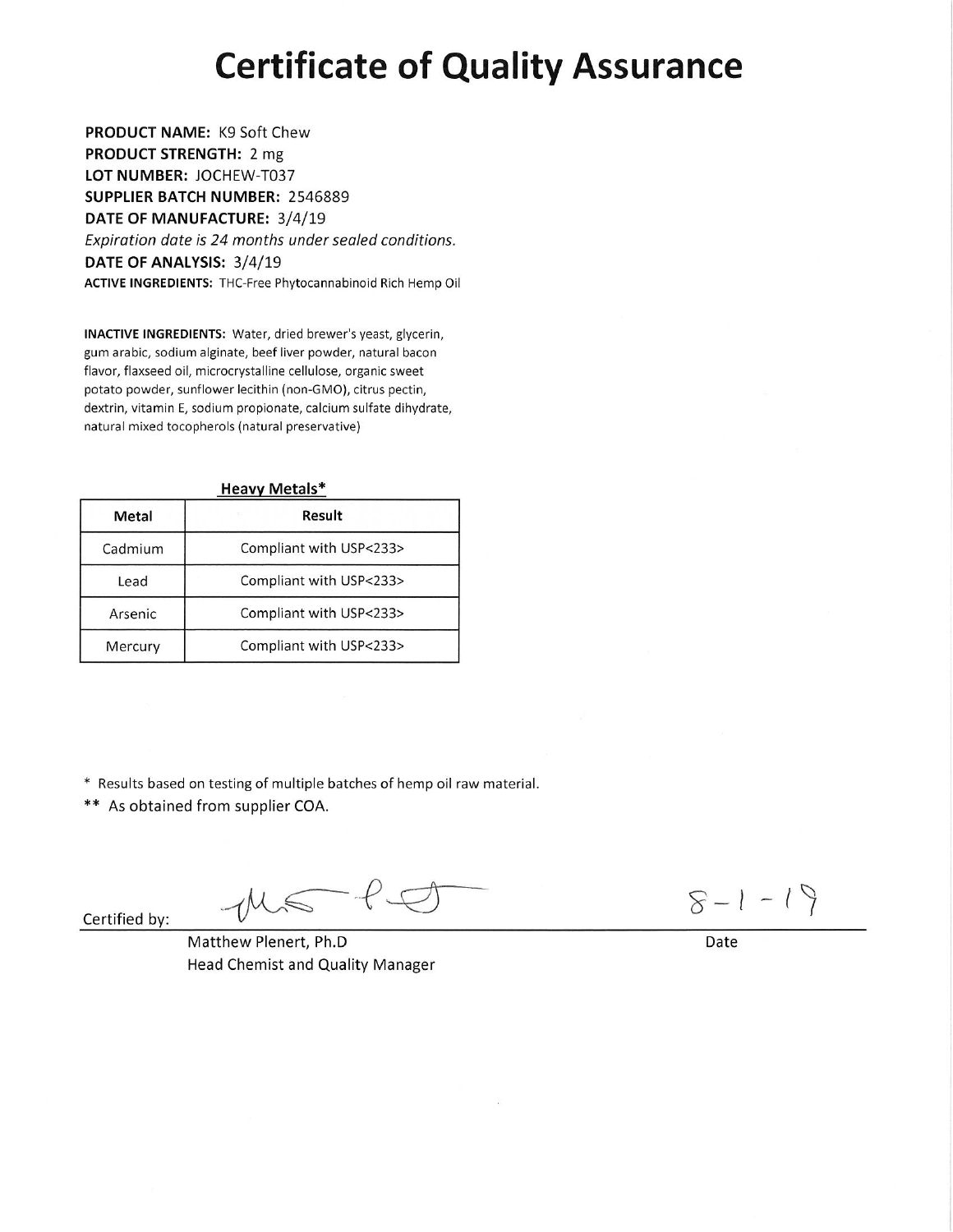



**Job Number: Report Date: ORELAP#:** 05/01/2019 OR100028 **Received:** 04/12/19 10:25 **Purchase Order:** 19-004096-R001 **Report Number:** 067621-01

#### This report cannot be used for ODA, OHA or OLCC compliance requirements.

This is an amended version of the report# 067621-00. Reason: Potency, Pesticides, and Micro testing included in report.

| <b>Product identity:</b><br>Laboratory ID: | JOCHEW-T037   | 19-004096-0005 |              |            | <b>Client/Metrc ID:</b><br><b>Sample Date:</b> | $\blacksquare$<br>03/13/19           |                   |
|--------------------------------------------|---------------|----------------|--------------|------------|------------------------------------------------|--------------------------------------|-------------------|
| <b>Summary</b>                             |               |                |              |            |                                                |                                      |                   |
| Potency:                                   |               |                |              |            |                                                |                                      |                   |
| Analyte per 7.37g                          | <b>Result</b> | Limits         | <b>Units</b> | <b>LOQ</b> |                                                | CBD-Total per 7.37g                  | 3.64 mg/7.37g     |
| CBD per 7.37g                              | 3.64          |                | mg/7.37g     | 0.246      |                                                | THC-Total per 7.37g                  | $< 0.461$ mg/7.37 |
|                                            |               |                |              |            |                                                | (Reported in milligrams per serving) |                   |
| <b>Pesticides:</b>                         |               |                |              |            |                                                |                                      |                   |
| All analytes passing and less than LOQ.    |               |                |              |            |                                                |                                      |                   |

#### **Microbiology:**

*Less than LOQ for all analytes.*

Test results relate only to the parameters tested and to the samples as received by the laboratory. Test results meet all requirements of NELAP and the Pixis quality assurance plan unless<br>otherwise noted. This report shall arrangements have been made.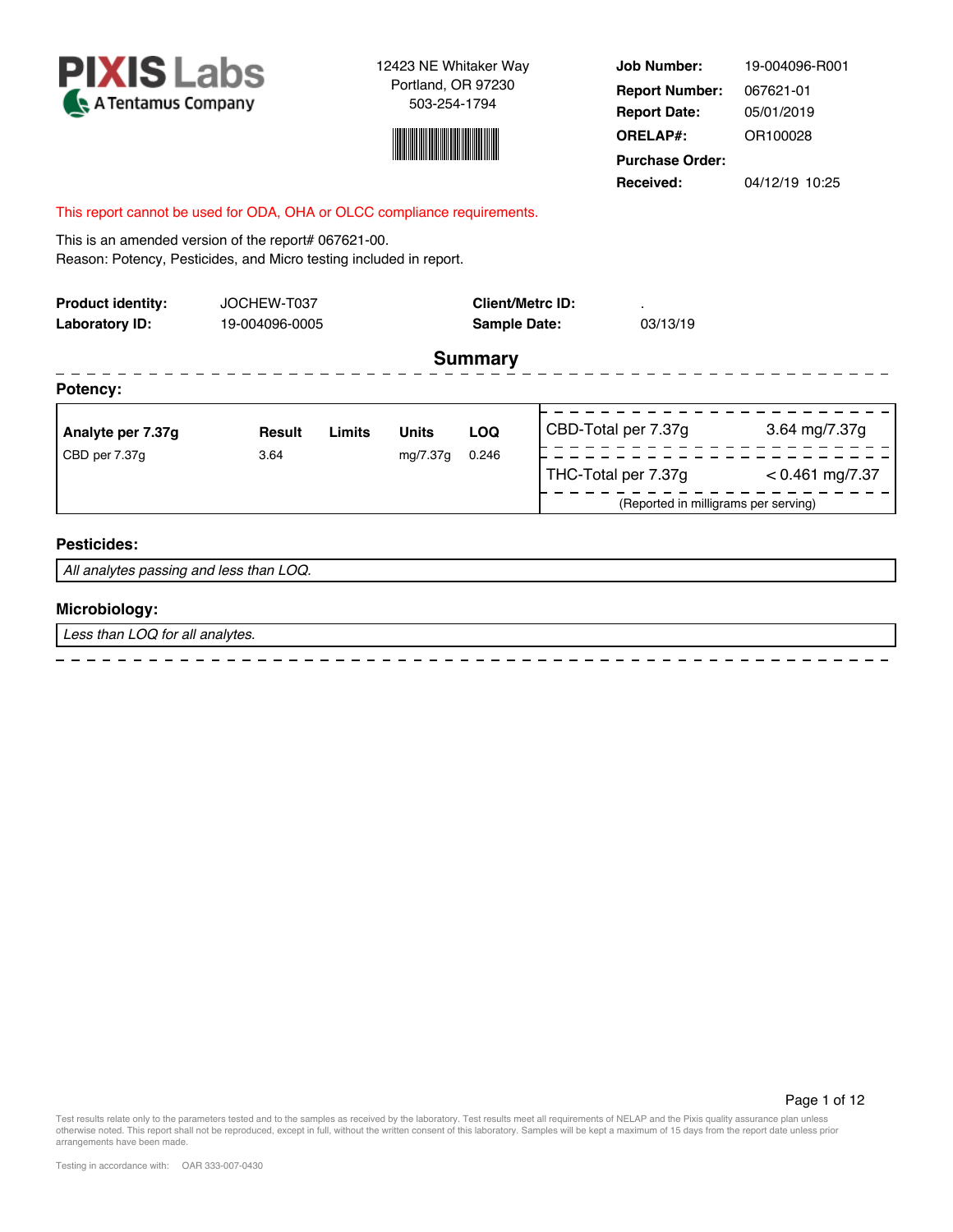



**Job Number: Report Date: ORELAP#:** 05/01/2019 OR100028 **Received:** 04/12/19 10:25 **Purchase Order:** 19-004096-R001 **Report Number:** 067621-01

This report cannot be used for ODA, OHA or OLCC compliance requirements.

| <b>Product identity:</b> | JOCHEW-T037    |
|--------------------------|----------------|
| <b>Client/Metrc ID:</b>  | ٠              |
| <b>Sample Date:</b>      | 03/13/19       |
| <b>Laboratory ID:</b>    | 19-004096-0005 |
| Serving Size #1:         | 7.37 q         |
| <b>Weight Received:</b>  | 7.37 g         |

**Customer:** My CBD Test

### **Sample Results**

| Batch: 1903300<br>Potency per 7.37g   |         |        |              |     |              |          |                         |              |
|---------------------------------------|---------|--------|--------------|-----|--------------|----------|-------------------------|--------------|
| Analyte                               | Result  | Limits | <b>Units</b> |     | LOQ          | Analyze  | <b>Method</b>           | <b>Notes</b> |
| CBC per 7.37g <sup>+</sup>            | $<$ LOQ |        | mg/7.37g     |     | 0.246        | 04/17/19 | J AOAC 2015 V98-6       |              |
| CBC-A per $7.37g†$                    | $<$ LOQ |        | mg/7.37g     |     | 0.246        | 04/17/19 | J AOAC 2015 V98-6       |              |
| CBC-Total per 7.37g <sup>+</sup>      | $<$ LOQ |        | mg/7.37g     |     | 0.461        | 04/17/19 | J AOAC 2015 V98-6       |              |
| CBD per 7.37g                         | 3.64    |        | mg/7.37g     |     | 0.246        | 04/17/19 | J AOAC 2015 V98-6       |              |
| CBD-A per 7.37g                       | $<$ LOQ |        | mg/7.37g     |     | 0.246        | 04/17/19 | J AOAC 2015 V98-6       |              |
| CBD-Total per 7.37g                   | 3.64    |        | mg/7.37g     |     | 0.461        | 04/17/19 | J AOAC 2015 V98-6       |              |
| CBDV per 7.37g <sup>+</sup>           | $<$ LOQ |        | mg/7.37g     |     | 0.246        | 04/17/19 | J AOAC 2015 V98-6       |              |
| CBDV-A per 7.37g <sup>+</sup>         | $<$ LOQ |        | mg/7.37g     |     | 0.246        | 04/17/19 | J AOAC 2015 V98-6       |              |
| CBDV-Total per 7.37g <sup>+</sup>     | $<$ LOQ |        | mg/7.37g     |     | 0.459        | 04/17/19 | J AOAC 2015 V98-6       |              |
| CBG per 7.37g <sup>+</sup>            | $<$ LOQ |        | mg/7.37g     |     | 0.246        | 04/17/19 | J AOAC 2015 V98-6       |              |
| CBG-A per $7.37g†$                    | $<$ LOQ |        | mg/7.37g     |     | 0.246        | 04/17/19 | J AOAC 2015 V98-6       |              |
| CBG-Total per 7.37g <sup>+</sup>      | $<$ LOQ |        | mg/7.37g     |     | 0.461        | 04/17/19 | J AOAC 2015 V98-6       |              |
| CBL per 7.37g <sup>+</sup>            | $<$ LOQ |        | mg/7.37g     |     | 0.246        | 04/17/19 | J AOAC 2015 V98-6       |              |
| CBN per 7.37g                         | $<$ LOQ |        | mg/7.37g     |     | 0.246        | 04/17/19 | J AOAC 2015 V98-6       |              |
| $\Delta$ 8-THC per 7.37g <sup>+</sup> | $<$ LOQ |        | mg/7.37g     |     | 0.246        | 04/17/19 | J AOAC 2015 V98-6       |              |
| $\Delta$ 9-THC per 7.37g              | $<$ LOQ |        | mg/7.37g     |     | 0.246        | 04/17/19 | J AOAC 2015 V98-6       |              |
| THC-A per 7.37g                       | $<$ LOQ |        | mg/7.37g     |     | 0.246        | 04/17/19 | J AOAC 2015 V98-6       |              |
| THC Total per 7.37g                   | $<$ LOQ |        | mg/7.37g     |     | 0.461        | 04/17/19 | J AOAC 2015 V98-6       |              |
| THCV per 7.37g <sup>+</sup>           | $<$ LOQ |        | mg/7.37g     |     | 0.246        | 04/17/19 | J AOAC 2015 V98-6       |              |
| THCV-A per 7.37g <sup>+</sup>         | $<$ LOQ |        | mg/7.37g     |     | 0.246        | 04/17/19 | J AOAC 2015 V98-6       |              |
| THCV Total per 7.37g <sup>+</sup>     | $<$ LOQ |        | mg/7.37g     |     | 0.459        | 04/17/19 | J AOAC 2015 V98-6       |              |
| Microbiology                          |         |        |              |     |              |          |                         |              |
| Analyte                               | Result  | Limits | <b>Units</b> | LOQ | <b>Batch</b> | Analyze  | <b>Method</b>           | <b>Notes</b> |
| E.coli                                | $<$ LOQ |        | ctu/g        | 10  | 1903111      | 04/14/19 | AOAC 991.14 (Petrifilm) | X            |

Test results relate only to the parameters tested and to the samples as received by the laboratory. Test results meet all requirements of NELAP and the Pixis quality assurance plan unless otherwise noted. This report shall not be reproduced, except in full, without the written consent of this laboratory. Samples will be kept a maximum of 15 days from the report date unless prior arrangements have been made.

Total Coliforms **and Coliforms**  $\lt$  LOQ cfu/g 10 1903111 04/14/19 AOAC 991.14 (Petrifilm) X Mold **Analytic COV** Cfu/g 10 1903110 04/16/19 AOAC 997.02 (Petrifilm) X Yeast < LOQ cfu/g 10 1903110 04/16/19 AOAC 997.02 (Petrifilm) X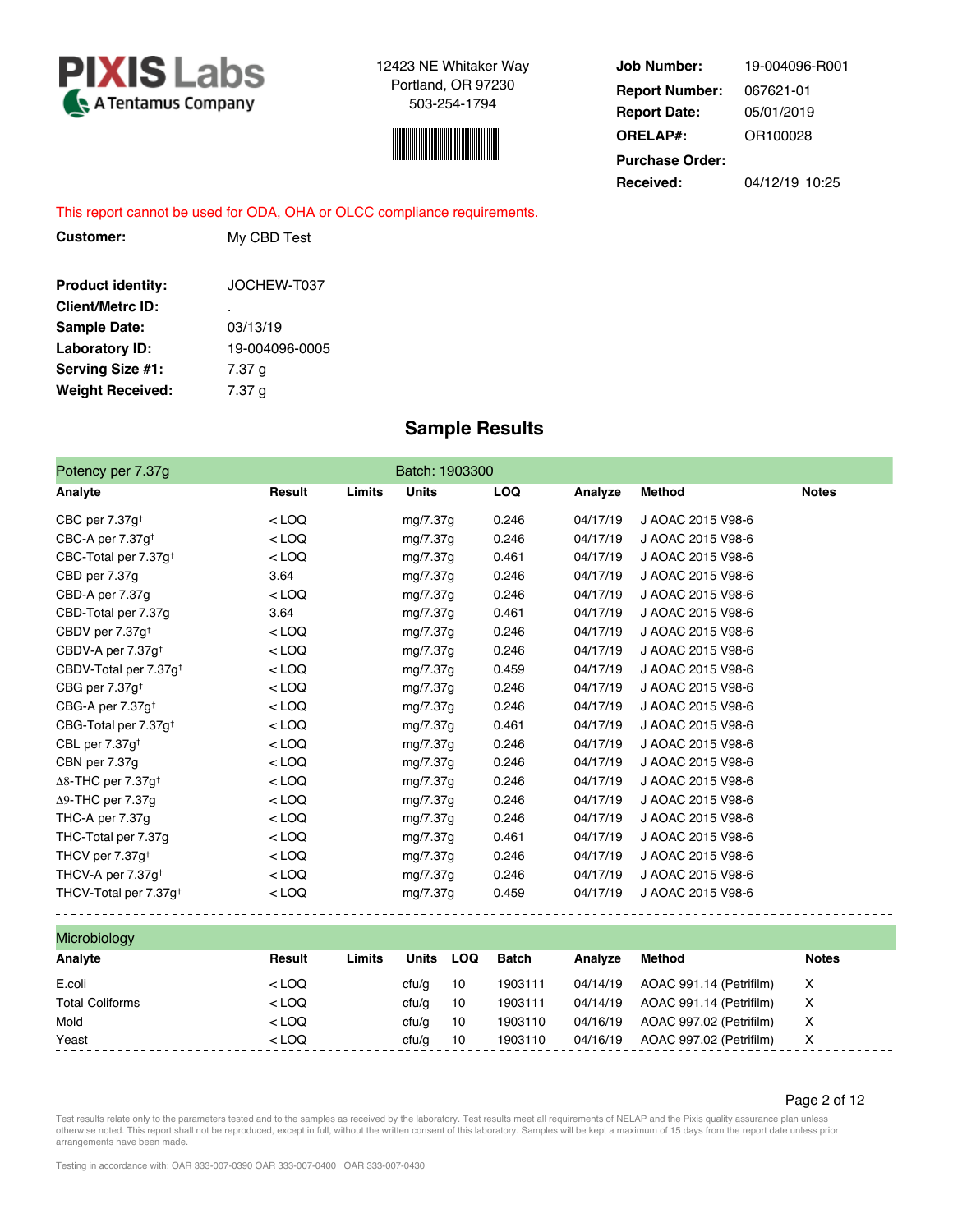



**Job Number: Report Date: ORELAP#:** 05/01/2019 OR100028 **Received:** 04/12/19 10:25 **Purchase Order:** 19-004096-R001 **Report Number:** 067621-01

#### This report cannot be used for ODA, OHA or OLCC compliance requirements.

| <b>Pesticides</b> |         |      |                         | Method AOAC 2007.01 & EN 15662 (mod) Units mg/kg Batch 1903195 |         |      | Analyze 04/16/19 10:44 AM |
|-------------------|---------|------|-------------------------|----------------------------------------------------------------|---------|------|---------------------------|
| Analyte           | Result  |      | Limits LOQ Status Notes | Analyte                                                        | Result  |      | Limits LOQ Status Notes   |
| Abamectin         | $<$ LOQ | 0.50 | $0.250$ pass            | Acephate                                                       | $<$ LOQ | 0.40 | 0.250 pass                |
| Acequinocyl       | $<$ LOQ | 2.0  | $1.00$ pass             | Acetamiprid                                                    | $<$ LOQ | 0.20 | $0.100$ pass              |
| Aldicarb          | $<$ LOQ | 0.40 | $0.200$ pass            | Azoxystrobin                                                   | $<$ LOQ | 0.20 | $0.100$ pass              |
| <b>Bifenazate</b> | $<$ LOQ | 0.20 | $0.100$ pass            | <b>Bifenthrin</b>                                              | $<$ LOQ | 0.20 | $0.100$ pass              |
| <b>Boscalid</b>   | $<$ LOQ | 0.40 | $0.100$ pass            | Carbaryl                                                       | $<$ LOQ | 0.20 | $0.100$ pass              |
| Carbofuran        | $<$ LOQ | 0.20 | $0.100$ pass            | Chlorantraniliprole                                            | $<$ LOQ | 0.20 | $0.100$ pass              |
| Chlorfenapyr      | $<$ LOQ | 1.0  | $0.500$ pass            | Chlorpyrifos                                                   | $<$ LOQ | 0.20 | $0.100$ pass              |
| Clofentezine      | $<$ LOQ | 0.20 | $0.100$ pass            | Cyfluthrin (incl.                                              | $<$ LOQ | 1.0  | $0.500$ pass              |
| Cypermethrin      | $<$ LOQ | 1.0  | $0.500$ pass            | Daminozide                                                     | $<$ LOQ | 1.0  | $0.500$ pass              |
| Diazinon          | $<$ LOQ | 0.20 | $0.100$ pass            | Dichlorvos                                                     | $<$ LOQ | 1.0  | $0.500$ pass              |
| Dimethoate        | $<$ LOQ | 0.20 | $0.100$ pass            | Ethoprophos                                                    | $<$ LOQ | 0.20 | $0.100$ pass              |
| Etofenprox        | $<$ LOQ | 0.40 | 0.200 pass              | Etoxazole                                                      | $<$ LOQ | 0.20 | $0.100$ pass              |
| Fenoxycarb        | $<$ LOQ | 0.20 | $0.100$ pass            | Fenpyroximate                                                  | $<$ LOQ | 0.40 | 0.200 pass                |
| Fipronil          | $<$ LOQ | 0.40 | $0.200$ pass            | Flonicamid                                                     | $<$ LOQ | 1.0  | $0.400$ pass              |
| Fludioxonil       | $<$ LOQ | 0.40 | $0.200$ pass            | Hexythiazox                                                    | $<$ LOQ | 1.0  | $0.400$ pass              |
| Imazalil          | $<$ LOQ | 0.20 | $0.100$ pass            | Imidacloprid                                                   | $<$ LOQ | 0.40 | $0.200$ pass              |
| Kresoxim-methyl   | $<$ LOQ | 0.40 | $0.200$ pass            | Malathion                                                      | $<$ LOQ | 0.20 | $0.100$ pass              |
| Metalaxyl         | $<$ LOQ | 0.20 | $0.100$ pass            | Methiocarb                                                     | $<$ LOQ | 0.20 | $0.100$ pass              |
| Methomyl          | $<$ LOQ | 0.40 | $0.200$ pass            | <b>MGK-264</b>                                                 | $<$ LOQ | 0.20 | $0.100$ pass              |
| Myclobutanil      | $<$ LOQ | 0.20 | $0.100$ pass            | Naled                                                          | $<$ LOQ | 0.50 | 0.250 pass                |
| Oxamyl            | $<$ LOQ | 1.0  | $0.500$ pass            | Paclobutrazole                                                 | $<$ LOQ | 0.40 | $0.200$ pass              |
| Parathion-Methyl  | $<$ LOQ | 0.20 | $0.200$ pass            | Permethrin                                                     | $<$ LOQ | 0.20 | $0.100$ pass              |
| Phosmet           | $<$ LOQ | 0.20 | $0.100$ pass            | Piperonyl butoxide                                             | $<$ LOQ | 2.0  | $1.00$ pass               |
| Prallethrin       | $<$ LOQ | 0.20 | $0.100$ pass            | Propiconazole                                                  | $<$ LOQ | 0.40 | $0.200$ pass              |
| Propoxur          | $<$ LOQ | 0.20 | $0.100$ pass            | Pyrethrin I (total)                                            | $<$ LOQ | 1.0  | $0.500$ pass              |
| Pyridaben         | $<$ LOQ | 0.20 | $0.100$ pass            | Spinosad                                                       | $<$ LOQ | 0.20 | $0.100$ pass              |
| Spiromesifen      | $<$ LOQ | 0.20 | $0.100$ pass            | Spirotetramat                                                  | $<$ LOQ | 0.20 | $0.100$ pass              |
| Spiroxamine       | $<$ LOQ | 0.40 | $0.200$ pass            | Tebuconazole                                                   | $<$ LOQ | 0.40 | $0.200$ pass              |
| Thiacloprid       | $<$ LOQ | 0.20 | $0.100$ pass            | Thiamethoxam                                                   | $<$ LOQ | 0.20 | $0.100$ pass              |
| Trifloxystrobin   | $<$ LOQ | 0.20 | $0.100$ pass            |                                                                |         |      |                           |

Test results relate only to the parameters tested and to the samples as received by the laboratory. Test results meet all requirements of NELAP and the Pixis quality assurance plan unless<br>otherwise noted. This report shall arrangements have been made.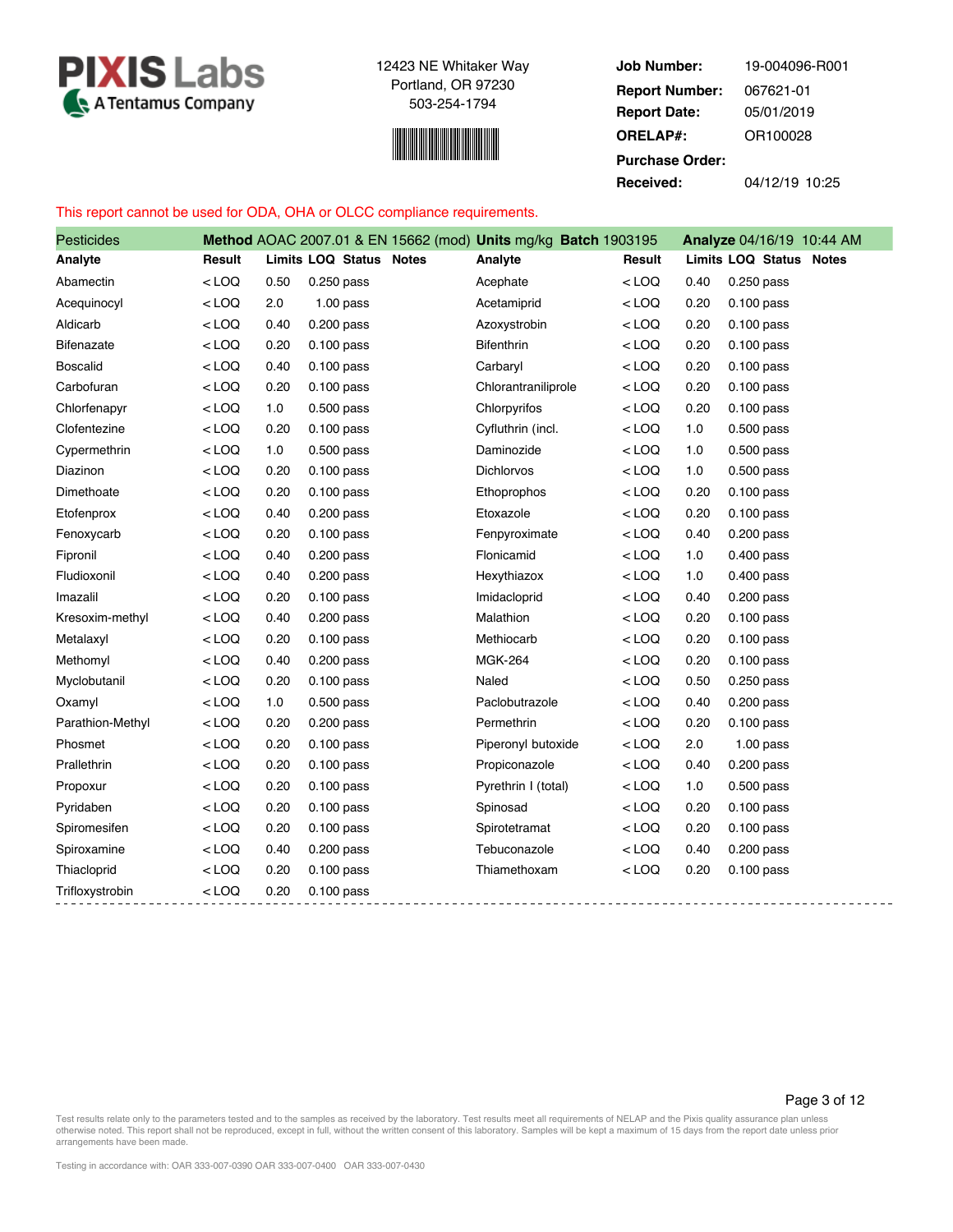



**Job Number: Report Date: ORELAP#:** 05/01/2019 OR100028 **Received:** 04/12/19 10:25 **Purchase Order:** 19-004096-R001 **Report Number:** 067621-01

#### This report cannot be used for ODA, OHA or OLCC compliance requirements.

#### *Abbreviations*

**Limits:** Action Levels per OAR-333-007-0400, OAR-333-007-0210, OAR-333-007-0220 **Limit(s) of Quantitation (LOQ):** The minimum levels, concentrations, or quantities of a target variable (e.g., target analyte) that can be reported with a specified degree of confidence.

 $t =$  Analyte not NELAP accredited.

#### *Units of Measure*

 cfu/g = Colony forming units per gram  $g =$ Gram mg/kg = Milligram per kilogram mg/7.37g = Milligram per 7.37g  $%$  = Percentage of sample % wt =  $\mu$ g/g divided by 10,000 *Glossary of Qualifiers*

X: Not ORELAP accredited.

Approved Signatory

Derrick Tanner General Manager

Page 4 of 12

Test results relate only to the parameters tested and to the samples as received by the laboratory. Test results meet all requirements of NELAP and the Pixis quality assurance plan unless otherwise noted. This report shall not be reproduced, except in full, without the written consent of this laboratory. Samples will be kept a maximum of 15 days from the report date unless prior arrangements have been made.